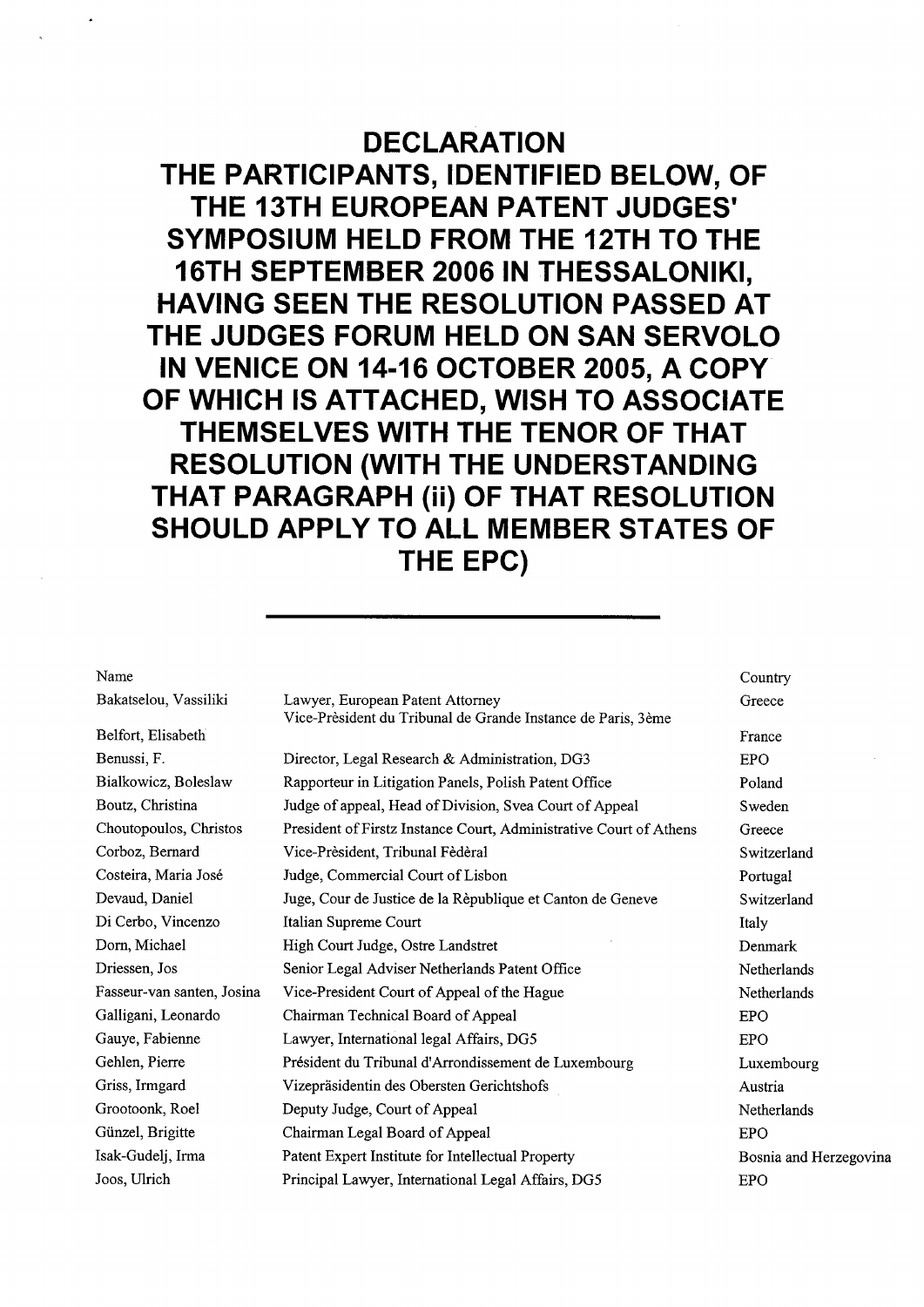Kalavsky, Deszo Kitchin, David Klett, Kathrin Kolle, Gert Landwerlin, Jean-François Laszlone Dukay, Marta Linder, Alf Lutz, Raimund Menapace, Richard Messerli, Peter Mislik, Gerhard Nathanael, Stelios O'Connell, Richard Ohan, Petre Parac, Kamelija Perroti, Kalliopi Pezard, Alice Poalas, Konstantinos Stauder, Dieter, Steiner, Hansjürg Stenvik, Are Thomsen, Hans Christian Vignevic, Lidija Willems, Jan Patent Judge, Budapest Metropolitan Court Judge at the Royal Courts of Justice Bundesrichterin, Schweizerisches Bundesgericht Former Principal Director in International legal Affairs, DG5 Premier Président honoraire de la Cour d'Appel, Conseiller juridique auprès du Ministère d'Etat Technical Judge Budapest Metropolitan Court President, Court of Patent Appeals Präsident des Bundespatentgerichts Legal Member of the Boards of Appeal Vice-President DG3 and Chairman Enlarged Board of Appeal Senatsvorsitzender Fuerstliches Obergericht President of the Nicosia District Court Chairman Technical Board of Appeal Director, Appeals and Policy Making Directorate, State Office for Inventions & Trademarks Judge, High Commercial Court Attorney at law Président de chambre à la Cour d'Appel de Paris Member Technical Board of Appeal Prof. ass. Université Robert Schumann, Strassbourg Präsident Handelsgericht des Kantons Bern Vice Chairman of the Board of Appeal Norwegian Patent Office High Court Judge, Ostre Landstret Director Institute for Intellectual Propert Legal Member of the Boards of Appeal Hungary United Kingdom Switzerland EPO Monaco Hungary Sweden Germany EPO EPO Liechtenstein Cyprus EPO Romania Croatia Greece France EPO France Switzerland Norway Denmark Bosnia and Herzegovina EPO